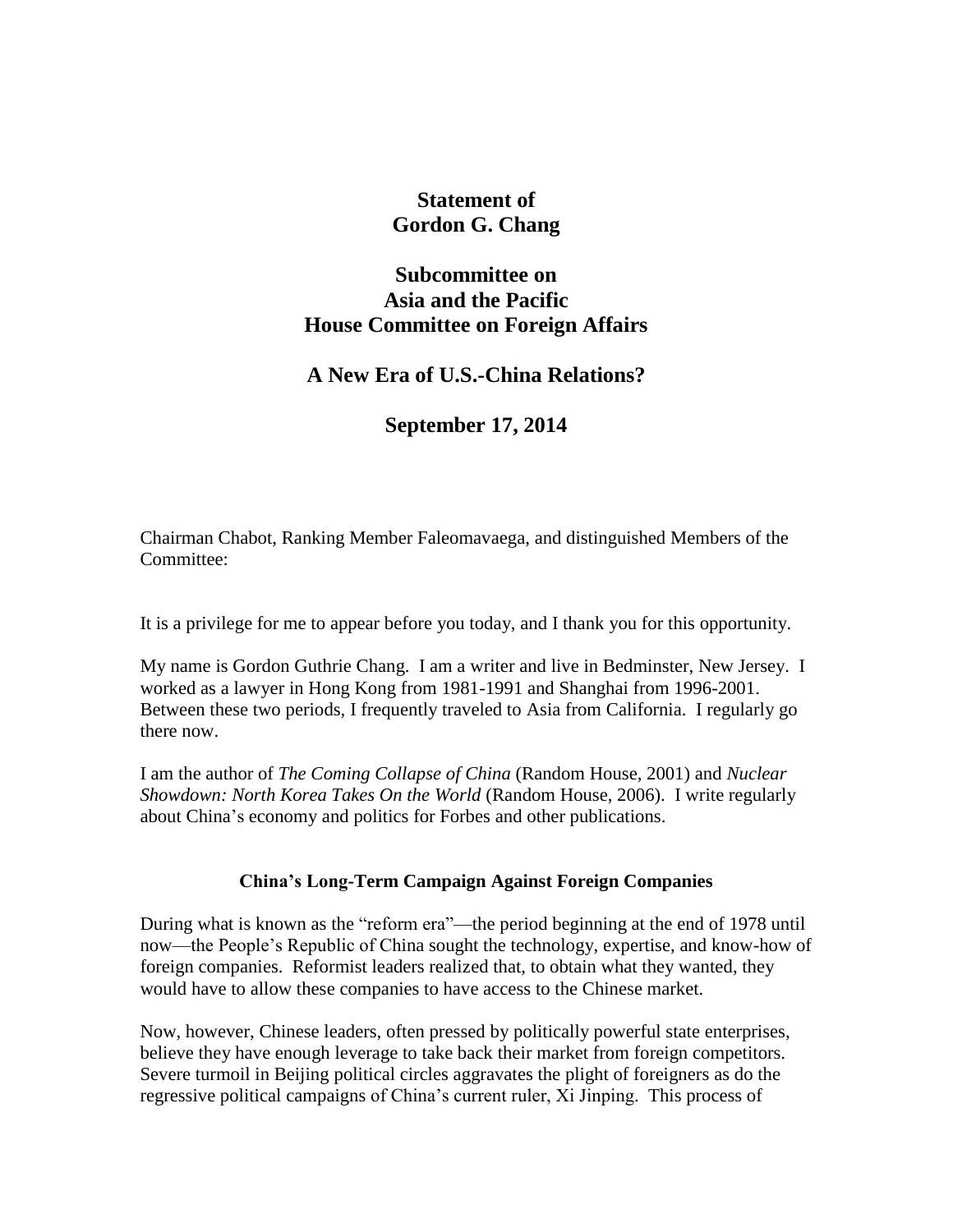undermining foreign companies will eventually work to the detriment of China, but these businesses will be wounded, some grievously.

The discriminatory treatment of foreign companies is bound to get worse over time, complicating already deteriorating relations between Washington and Beijing. There are many grievances that American companies have in China, and the obviously unfair application of the competition laws, the topic of the moment, illustrates important themes common to most of them.

The leaders of the People's Republic have always exhibited some hostility toward foreign companies, but the campaign to undermine them became especially apparent during the rule of Hu Jintao, who stepped down as Communist Party general secretary in November 2012. During his tenure, officials cited various concerns, including those relating to competition, to block high-profile foreign acquisitions, especially beginning in 2007 with Microsoft's attempt to take a stake in Sichuan Changhong Electric and Goldman Sachs's moves on Midea Electric and Fuyao Group. Carlyle Group, the investment firm, at around that time was frustrated in its long pursuit of Xugong Group Construction Machinery.

### **Anti-Monopoly Law**

Beijing's efforts really got into high gear, however, when the Anti-Monopoly Law came into effect in 2008. The central government didn't waste time using its new club, stopping Coca-Cola from buying Huiyuan Juice Group in 2009.

China's campaign escalated still further in July of last year. Then, the powerful National Development and Reform Commission brought together representatives from about 30 foreign companies—including Microsoft, GE, IBM, Intel, and Qualcomm—and tried to force them to write confessions of violations of the Anti-Monopoly Law. Chinese officials, incredibly, showed the multinationals the "self-criticisms" of other companies as a means of pressuring them to follow suit.

NDRC officials, during the two-day meeting, also browbeat and threatened the foreign firms and warned them not to defend themselves. "The message was: if you put up a fight, I could double or triple your fines," said one participant at the session, reporting the remarks of the NDRC's Xu Xinyu, a division chief in the antitrust bureau.

Since then, Beijing has gone after one multinational after another. Recent American targets include Chrysler, fined last week, and General Motors. Moreover, regulators have investigated non-American firms as well. The offensive against foreign companies of all stripes has become so notorious that it has become a part of the global discourse. *Time* at the end of July asked this: "Is no famous foreign brand safe in China?"

With the Chinese government going on an unmistakable anti-foreign bender, the answer to *Time*'s question is obviously no. China's most egregious anti-trust violators are its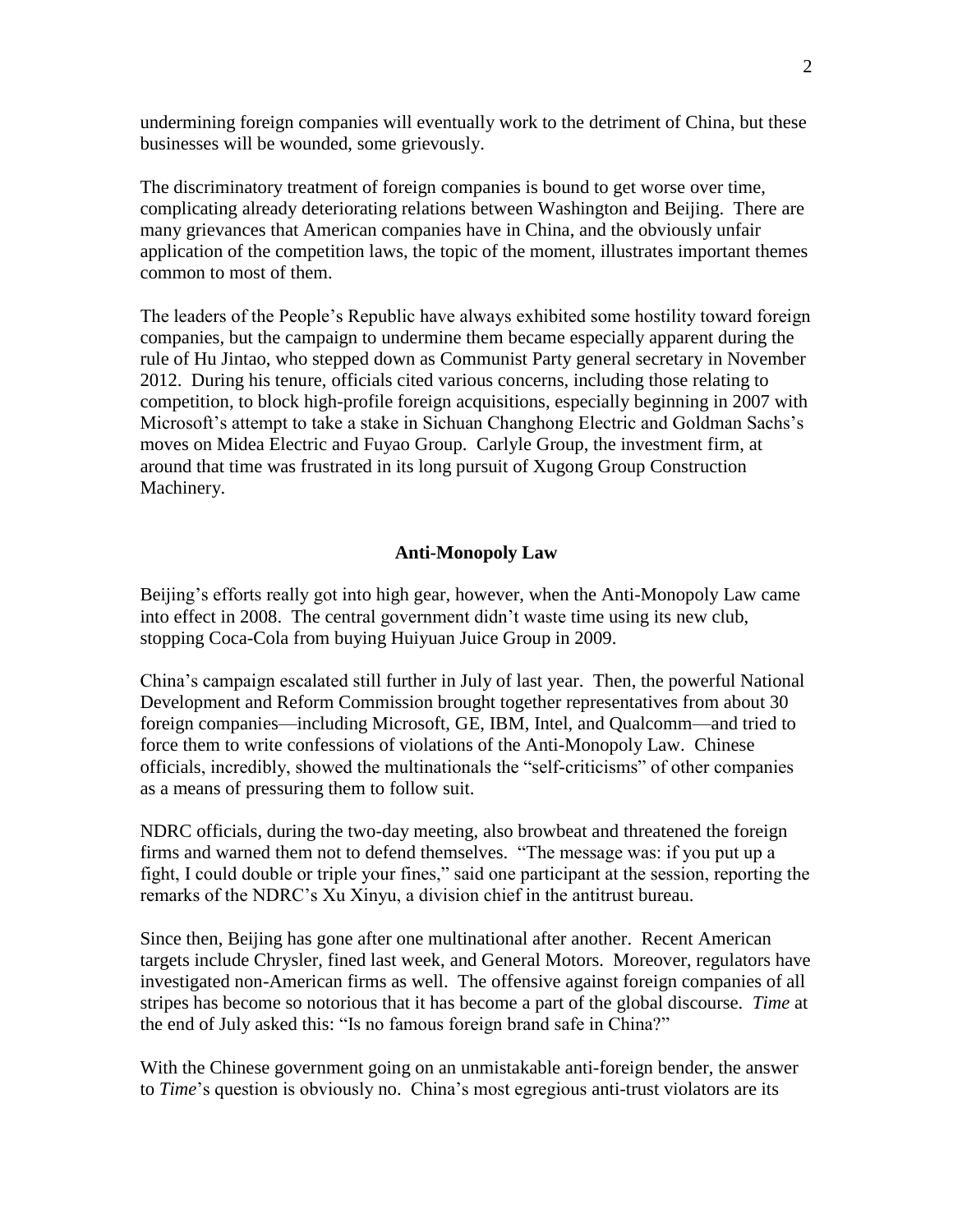large state enterprises, but they have escaped the attention of the NDRC and Beijing's two other competition enforcers, the State Administration for Industry and Commerce and the Ministry of Commerce. And that uneven focus raises concerns Beijing is openly violating its World Trade Organization obligations, especially its promise to provide "national treatment"—nondiscriminatory administration of its laws—to foreign companies. These days, arrogant Chinese officials are making less and less pretense of honoring international trade obligations.

"Xi's 'China Dream' has become 'China First,' " writes Richard Harris of Port Shelter Investment Management, referring to the signature campaign of Xi Jinping. "But for now the strategy is to keep tilting the playing field in your favor until someone notices."

Now, many are noticing. In the past month, the U.S. Chamber of Commerce, the American Chamber of Commerce in China, the U.S.-China Business Council, and the European Union Chamber of Commerce have issued reports complaining of discriminatory treatment and intimidation in connection with the Anti-Monopoly Law. Moreover, the U.S. government has begun to take an interest. On the  $10<sup>th</sup>$  of this month, for instance, Edith Ramirez, chairwoman of the U.S. Federal Trade Commission, voiced concerns about Beijing's move against Qualcomm. On the 14<sup>th</sup>, the *Wall Street Journal* reported that Treasury Secretary Jacob Lew had written to Vice Premier Wang Yang about the anti-monopoly investigations.

The Chinese government has now felt compelled to answer critics. On the  $9<sup>th</sup>$  of this month, Chinese Premier Li Keqiang told business executives that his government ran anti-monopoly investigations "legally, transparently and fairly," and two days later China's three anti-monopoly regulators banded together to defend their conduct at an unusual joint press conference. "Our anti-trust enforcement work is strictly conducted according to regulations," said the NDRC's Xu Kunlin of the Price Supervision and Inspection and Anti-Monopoly Bureau. "It is fair and transparent. It is not targeting any market player, and of course, it is not targeting any foreign invested or foreign enterprise."

No one believes the blanket denials, but many now hope China will stop persecuting American and other multinationals. Will Beijing relent? Analysts ascribe Beijing's blatantly discriminatory treatment to temporary or non-structural factors.

First, many say the campaign against foreign companies is largely a squabble about market share, that increasingly powerful state enterprises are using their political clout to take business opportunities from these successful outside competitors. Beijing, after all, has been going after Microsoft's competitive practices—and banning Windows 8 this year as well as attacking its OneDrive cloud storage service—in anticipation of the central government's attempt to introduce its own operating system, perhaps as early as this year.

Second, some argue that anti-foreign enforcement will essentially end when the campaign hits China in the pocketbook. Foreign direct investment plunged 17.0% in July from the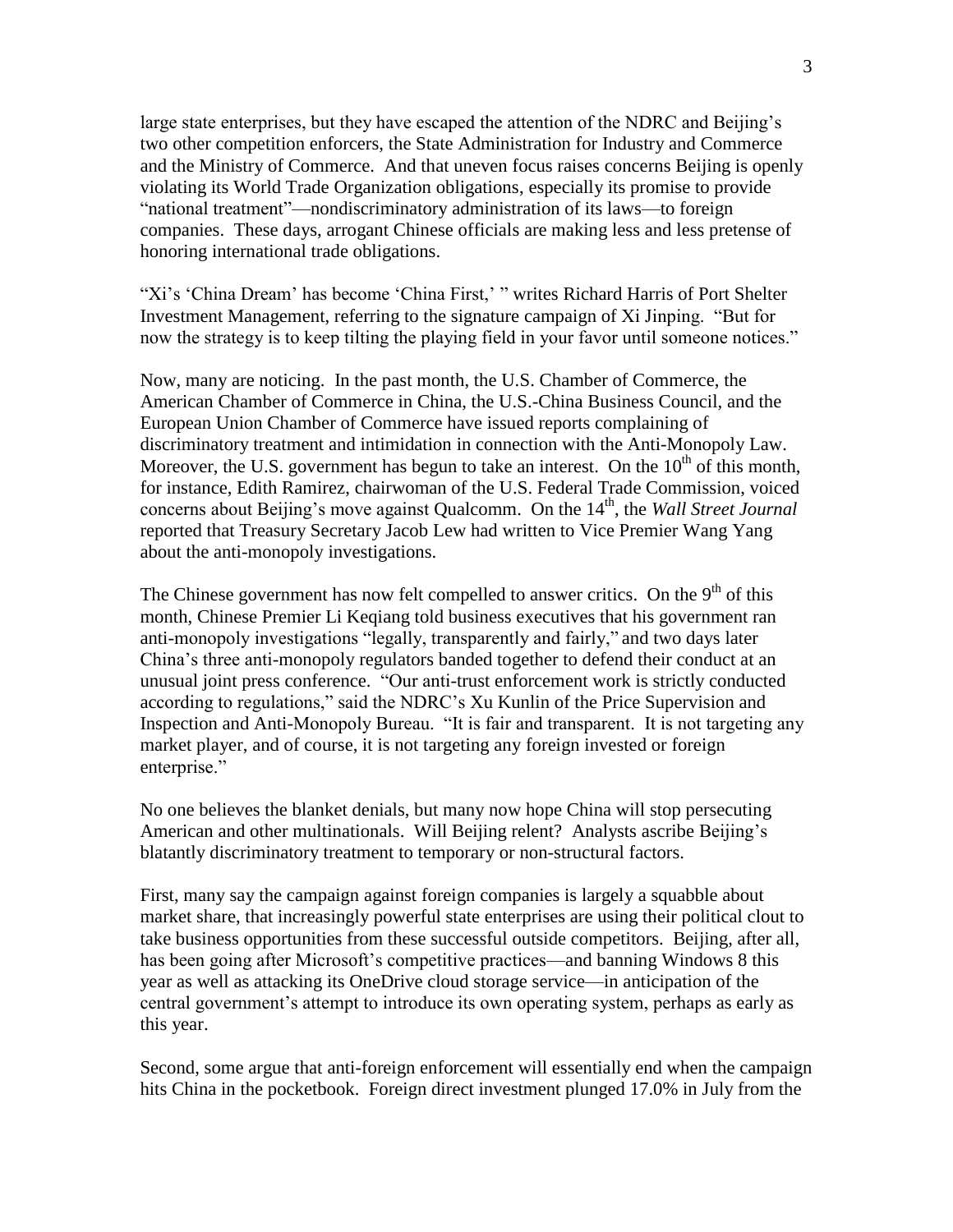same month in 2013 and was down 0.35% for the first seven months of this year from the corresponding period in 2013. Many attribute the fall partly to Beijing's unwelcoming attitude to foreign business, and a few think Chinese bureaucrats will let up on antimonopoly investigations to stem the downturn in FDI.

Third, there are indications that Chinese leaders are targeting foreign business as the economy continues to slide, and many analysts see it reviving later. The National Bureau of Statistics claims growth around 7.5%, but independent data, private surveys, and even government numbers indicate the economy stumbling badly, with growth already in the low single digits. Foreign companies would make the perfect villain if growth disappears, as it may by the end of this year.

There is truth in all of these contentions, but there are powerful factors suggesting that the long-term effort against foreign companies will continue because it is rooted in the country's corrosive politics.

### **Fundamental Political Problem**

Communist Party politics will likely remain unfavorable to multinationals for the long term. The campaign against them is almost certainly directed from the top of the Chinese political system, the Party's seven-member Politburo Standing Committee, because nothing this important could be maintained without approval from the highest levels of the one-party state.

That approval is evidenced by both the length of the campaign—going back more than a half decade—and the breath of the effort. While Beijing goes after multinationals for violations of competition law, it has also been harassing them in other ways, such as its highly discriminatory enforcement of bribery laws, most noticeable in the pharmaceutical sector. This is, for instance, more than just a squabble about the market share of state enterprises.

Unfortunately, the frontal attack on foreign business brings to mind the xenophobia of Mao's era. Xi Jinping has been conducting a series of Maoist-inspired "rectification" and "mass line" campaigns since he took over as China's leader. The use of Cultural Revolution-style methods against multinationals suggests that his Maoist rhetoric is already affecting Chinese governance.

Worse, Xi is now taking the country backward in another important respect. China prospered when it opened up its economy after the horrible Maoist years. Now, however, he is reversing course. He talks positive change but has, on important matters, sponsored regressive economic moves. Whether or not Xi has abandoned Deng Xiaoping's transformational policies—encapsulated by the phrase "reform and opening up"—he is on balance moving China's economy in an unproductive direction.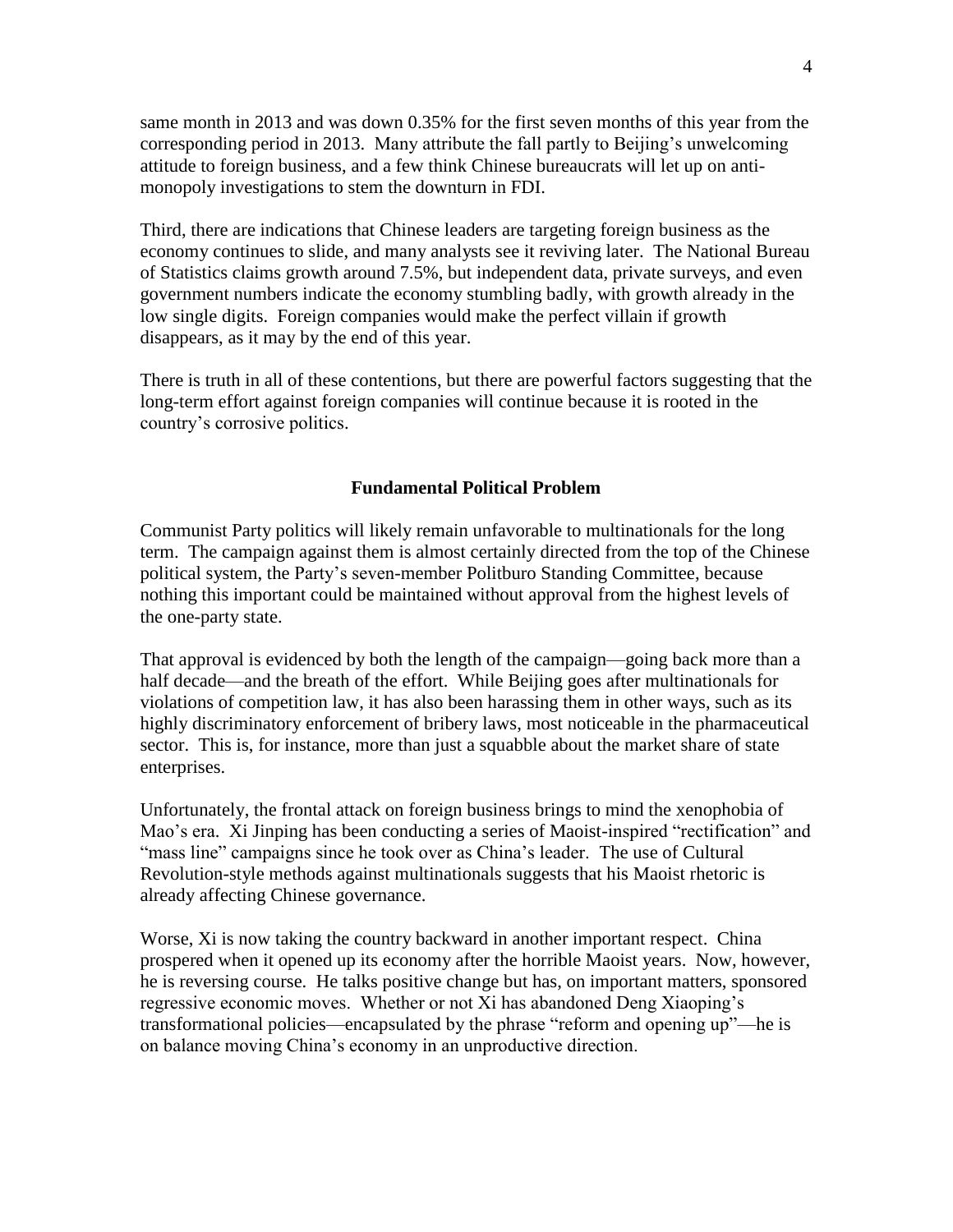As Arthur Waldron of the University of Pennsylvania points out, the Chinese are often thought of as pragmatists but at this moment their leaders are not acting pragmatically. There are many reasons why this is so, but the most important of them relates to the nature of the Chinese system. As James Zimmerman, former chairman of the American Chamber of Commerce in China, points out, "Despite all of the reform and progress to date, China is still a command economy driven by a political agenda that seeks to first and foremost legitimize the party in power."

Xi Jinping is trying to legitimize the Communist Party by attacking foreigners. The narrative is that they charge too much for their goods and services in the country, so Xi is using coercive tactics to make them reduce prices. It does not matter that their prices are high largely because of the Party's abnormal economic system; Microsoft and others make perfect targets.

So political incentives are pushing Chinese officials to go after foreigners. In all likelihood, the seemingly unrelenting campaign is bound to intensify, if not in the months ahead then at least in the longer term. As Zimmerman suggests, the fault is in the nature of China's one-party state, something that no Chinese leader is willing to change.

Foreign business has to be concerned that political turmoil will worsen in coming months. Although most analysts believe Xi Jinping consolidated power quickly, there are more and more signs of disunity in senior Party circles. For instance, the continual purges and loyalty oaths are indications of substantial resistance to his rule and dissension at the top. And Xi's own words of being stalemated, reportedly uttered at a June 26 Politburo meeting, indicate continued trouble ahead. In this environment, it's not entirely clear that Beijing is able to deal fairly with foreign companies operating on its own soil, whether in the anti-monopoly area or others of contention.

No country today can prosper for long by retreating from the globalized economy. Ultimately, China will be the biggest victim of its hostility to foreign business, but before then multinationals—and especially American ones—will be hurt.

#### **Solutions**

It's clear, considering everything, that Xi will not stop the offensive against American multinationals until the costs that the U.S. government imposes on China exceeds the substantial benefits it derives from disadvantaging them.

Treasury Secretary Lew's letter to Beijing warned that discriminatory treatment could have, in the words of the *Wall Street Journal*, "serious implications for relations between the two countries." Those words are a step in the right direction, but they have to be backed up by action if Chinese authorities do not relent. Washington in the past has been loath to impose real costs on China, and Beijing surely senses that reluctance.